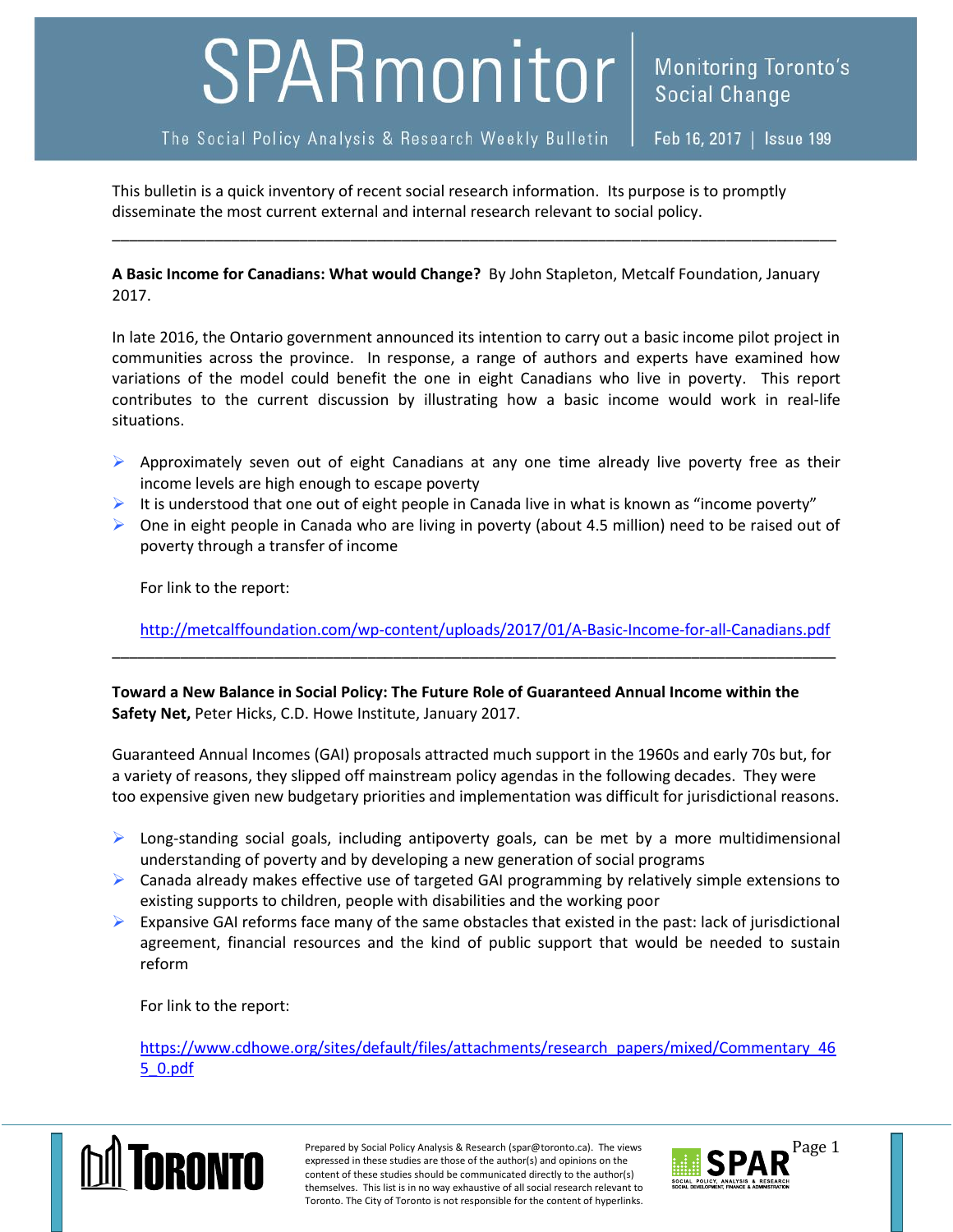**Comparing Government and Private Sector Compensation in Ontario** by Charles Lammam, Milagros Palacios, and Feixue Ren, Fraser Research Institute, February 2017.

\_\_\_\_\_\_\_\_\_\_\_\_\_\_\_\_\_\_\_\_\_\_\_\_\_\_\_\_\_\_\_\_\_\_\_\_\_\_\_\_\_\_\_\_\_\_\_\_\_\_\_\_\_\_\_\_\_\_\_\_\_\_\_\_\_\_\_\_\_\_\_\_\_\_\_\_\_\_\_\_\_\_\_\_\_

Using data on individual workers from January to December 2015, this report estimates the wage differential between the government and private sectors in Ontario. It also evaluates four available nonwage benefits in an attempt to quantify compensation differences between the two sectors. The available data on non-wage benefits suggest that the government sector enjoys an advantage over the private sector.

- $\triangleright$  82.1 percent of government workers in Ontario are covered by a registered pension plan, compared to 25.2 percent of private sector workers
- $\triangleright$  Of those covered by a registered pension plan, 97.0 percent of government workers enjoyed a defined benefit pension compared to just under half (45.1 percent) of private sector workers
- Ontario's government sector workers (from the federal, provincial, and local governments) were found to enjoy a 13.4 percent wage premium, on average, over their private sector counterparts
- $\triangleright$  Full-time workers in the government sector lost more work time in 2015 for personal reasons (10.9) days on average) than their private sector counterparts (6.8 days)

For link to the report:

[https://www.fraserinstitute.org/sites/default/files/comparing-government-and-private-sector](https://www.fraserinstitute.org/sites/default/files/comparing-government-and-private-sector-compensation-in-ontario_0.pdf)[compensation-in-ontario\\_0.pdf](https://www.fraserinstitute.org/sites/default/files/comparing-government-and-private-sector-compensation-in-ontario_0.pdf)

\_\_\_\_\_\_\_\_\_\_\_\_\_\_\_\_\_\_\_\_\_\_\_\_\_\_\_\_\_\_\_\_\_\_\_\_\_\_\_\_\_\_\_\_\_\_\_\_\_\_\_\_\_\_\_\_\_\_\_\_\_\_\_\_\_\_\_\_\_\_\_\_\_\_\_\_\_\_\_\_\_\_\_\_\_

**LGBTI Homelessness: Preliminary Findings on Risks, Service Needs and Use**, Ruth McNair; Cal Andrews; Sharon Parkinson; Deborah Dempsey Gay and Lesbian Foundation of Australia, January 2017.

Whilst there is mounting evidence that the risk of and potential consequences of homelessness among lesbian, gay, bisexual, transgender and intersex (LGBTI) people is heightened compared to the general population, there has been limited systematic research in Australia that can inform a more targeted response. This report documents the first stage of a mixed methods research study examining the experience of homelessness among LGBTI people.

- In Canada and the US, reports indicate that young LGBTQ2S (LGBT plus queer and 2 spirit) people make up 20-40% of the youth homeless population
- $\triangleright$  Survey in Australia recorded that 13.4% heterosexuals had ever been homeless compared with 20.8% bisexual people and 33.7% lesbian/gay people
- Studies that have been conducted in Australia to date suggest that discrimination including experiences within services – has been a major contributing factor and obstacle to safe and appropriate service provision

For link to the report:

[http://www.lgbtihomeless.com/wp-content/uploads/2017/01/LGBTI-Homelessness-Stage-1-Report-](http://www.lgbtihomeless.com/wp-content/uploads/2017/01/LGBTI-Homelessness-Stage-1-Report-Preliminary-findings-on-risks-service-needs-and-use.pdf)[Preliminary-findings-on-risks-service-needs-and-use.pdf](http://www.lgbtihomeless.com/wp-content/uploads/2017/01/LGBTI-Homelessness-Stage-1-Report-Preliminary-findings-on-risks-service-needs-and-use.pdf)



Prepared by Social Policy Analysis & Research (spar@toronto.ca). The views Page 2 expressed in these studies are those of the author(s) and opinions on the content of these studies should be communicated directly to the author(s) themselves. This list is in no way exhaustive of all social research relevant to Toronto. The City of Toronto is not responsible for the content of hyperlinks.